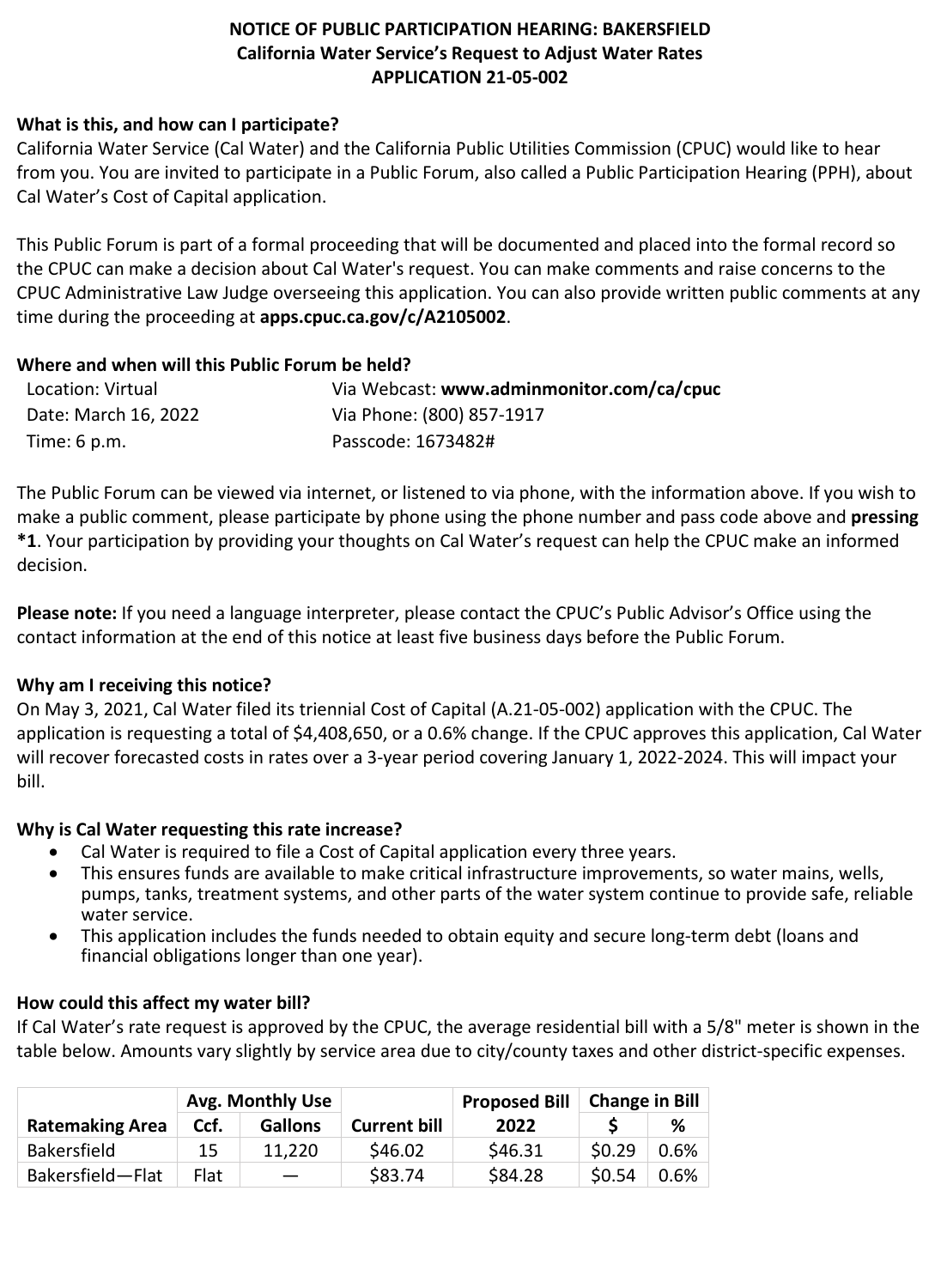#### **How does the rest of this process work?**

This application has been assigned to a CPUC Administrative Law Judge who will consider proposals and evidence presented during the formal hearing process. The Administrative Law Judge will issue a proposed decision that may adopt Cal Water's application, modify it, or deny it. Any CPUC Commissioner may sponsor an alternate decision with a different outcome. The proposed decision, and any alternate decisions, will be discussed and voted upon by the CPUC Commissioners at a public CPUC Voting Meeting.

Parties to the proceeding will review Cal Water's application, including the Public Advocates Office, which is an independent consumer advocate within the CPUC that represents customers to obtain the lowest possible rate for service consistent with reliable and safe service levels. For more information, please call **(415) 703-1584**, email **[PublicAdvocatesOffice@cpuc.ca.gov](mailto:PublicAdvocatesOffice@cpuc.ca.gov)**, or visit **PublicAdvocates.cpuc.ca.gov**.

### **Where can I get more information?**

**California Water Service**  Phone: **(661) 837-7200**  Email: **[cwsrates@calwater.com](file://fileserver/calwater/Rates/CWS%20Proceedings%20(CA)/A21-05-002%20(Cost%20of%20Capital%202021)/B%20Communication%20-%20PPHs/cwsrates@calwater.com)** Mail: **3725 South H Street, Bakersfield, CA 93304**

A copy of the application and any related documents may also be reviewed at **www.calwater.com/rates/2021-coc-application**.

### Contact: **CPUC**

Please visit **[apps.cpuc.ca.gov/c/A2105002](https://apps.cpuc.ca.gov/apex/f?p=401:65:0::NO:RP,57,RIR:P5_PROCEEDING_SELECT:A2105002)** to submit a comment about this proceeding on the CPUC Docket Card. Here, you can also view documents and other public comments related to this proceeding.

If you have questions about CPUC processes, you may contact the CPUC's Public Advisor's Office at:

Phone: (866) 849-8390 (toll-free) or (415) 703-2074

Email: Public.Advisor@cpuc.ca.gov

Mail: CPUC Public Advisor's Office, 505 Van Ness Ave., San Francisco, CA 94102

Please reference **Application 21-05-002** in any communications you have with the CPUC regarding this matter.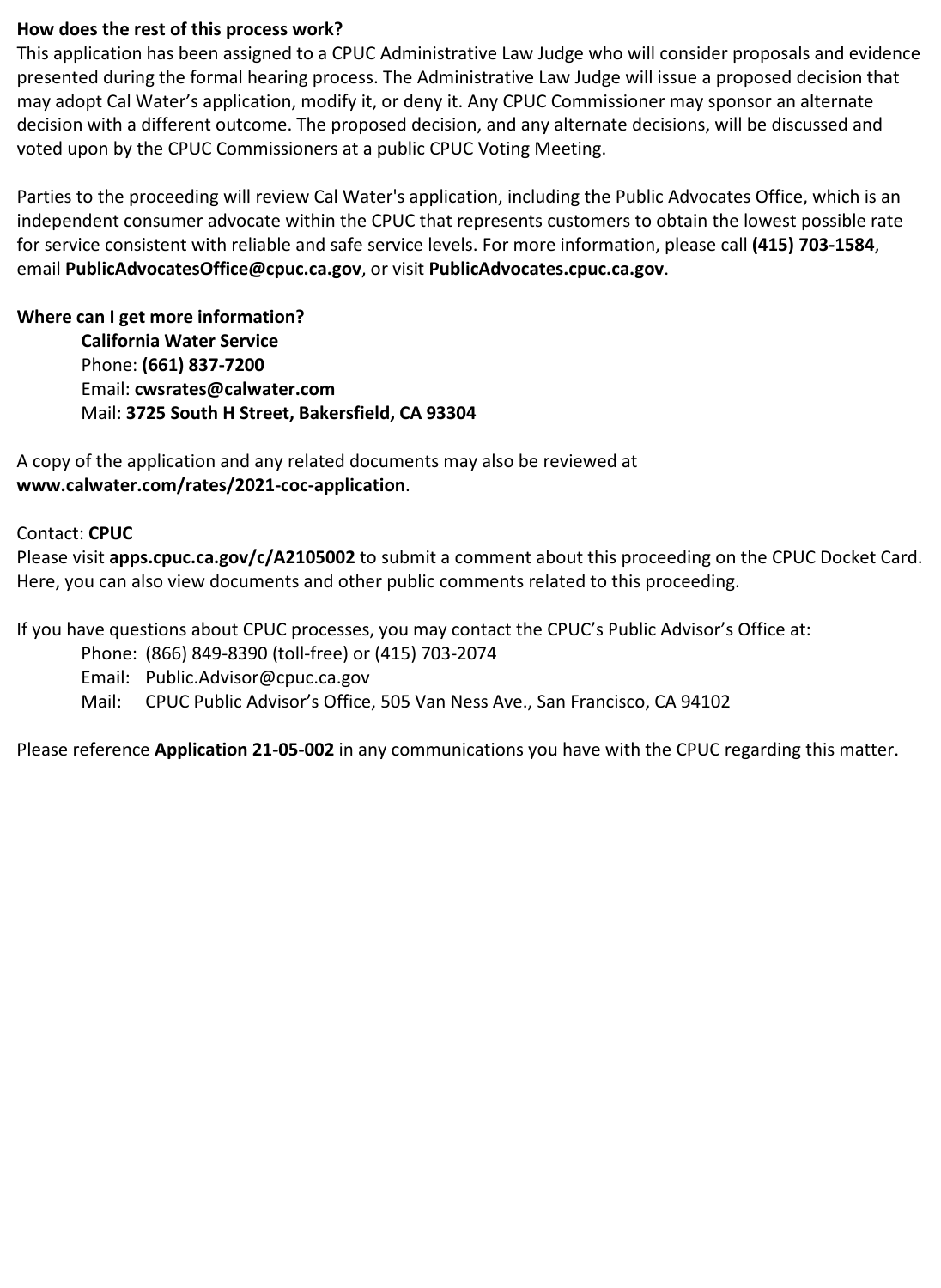# **AVISO DE AUDIENCIA DE PARTICIPACIÓN PÚBLICA: BAKERSFIELD Solicitud de California Water Service para ajustar las tarifas de agua SOLICITUD 21-05-002**

### **¿Qué es esto y cómo puedo participar?**

California Water Service (Cal Water) y la Comisión de Servicios Públicos de California (California Public Utilities Commission, CPUC) desea oír sus comentarios. Está invitado a participar en un Foro público, también llamado Audiencia de participación pública (Public Participation Hearing, PPH), sobre la solicitud de costo de capital de Cal Water.

Este Foro público es parte de un procedimiento formal que se documentará y colocará en el registro formal para que la CPUC pueda tomar una decisión sobre la solicitud de Cal Water. Puede hacer comentarios y plantear inquietudes al juez de derecho administrativo de la CPUC que supervisa esta solicitud. También puede proporcionar comentarios públicos por escrito en cualquier momento durante el procedimiento en **[apps.cpuc.ca.gov/c/A2105002](https://apps.cpuc.ca.gov/apex/f?p=401:65:0::NO:RP,57,RIR:P5_PROCEEDING_SELECT:A2105002)**.

### **¿Dónde y cuándo se llevará a cabo este Foro público?**

| Lugar: Virtual             | Mediante Webcast: www.adminmonitor.com/ca/cpuc |
|----------------------------|------------------------------------------------|
| Fecha: 16 de marzo de 2022 | Por teléfono: (800) 857-1917                   |
| Hora: 6 p.m.               | Código de acceso: 1673482#                     |

El Foro público se puede ver a través de Internet o escuchar por teléfono, con la información anterior. Si desea hacer un comentario público, participe por teléfono utilizando el número de teléfono y el código de acceso que se encuentran arriba y **presionando \*1**. Su participación al dar a conocer sus ideas sobre la solicitud de Cal Water puede ayudar a la CPUC a tomar una decisión informada.

**Tenga en cuenta:** Si necesita un intérprete de idioma, comuníquese con la Oficina del asesor público de CPUC utilizando la información de contacto que se encuentra al final de este aviso, por lo menos cinco días hábiles antes del Foro público.

## **¿Por qué recibo este aviso?**

El 3 de mayo de 2021, Cal Water presentó su solicitud trienal de costo de capital (A.21-05-002) ante la CPUC. La solicitud solicita un total de \$4,408,650 o un cambio de 0.6 %. Si la CPUC aprueba esta solicitud, Cal Water recuperará los costos previstos en las tarifas durante un período de 3 años que cubre el 1 de enero de 2022- 2024. Esto afectará su factura.

## **¿Por qué Cal Water solicita este aumento de tarifa?**

- Cal Water debe presentar una solicitud de costo de capital cada tres años.
- Eso asegura que haya fondos disponibles para realizar mejoras críticas a la infraestructura, de modo que las tuberías centrales, pozos, bombas, tanques, sistemas de tratamiento y otras partes del sistema de agua continúen ofreciendo un servicio de agua seguro y confiable.
- Esta solicitud incluye los fondos necesarios para obtener capital y asegurar deuda a largo plazo (préstamos y obligaciones financieras de más de un año).

## **¿Cómo podría esto afectar mi factura de agua?**

Si la CPUC aprueba la solicitud de tarifa de Cal Water, la factura residencial promedio con un medidor de 5/8 in se muestra en la siguiente tabla. Los montos varían levemente según el área de servicio debido a los impuestos de la ciudad/condado y otros gastos específicos del distrito.